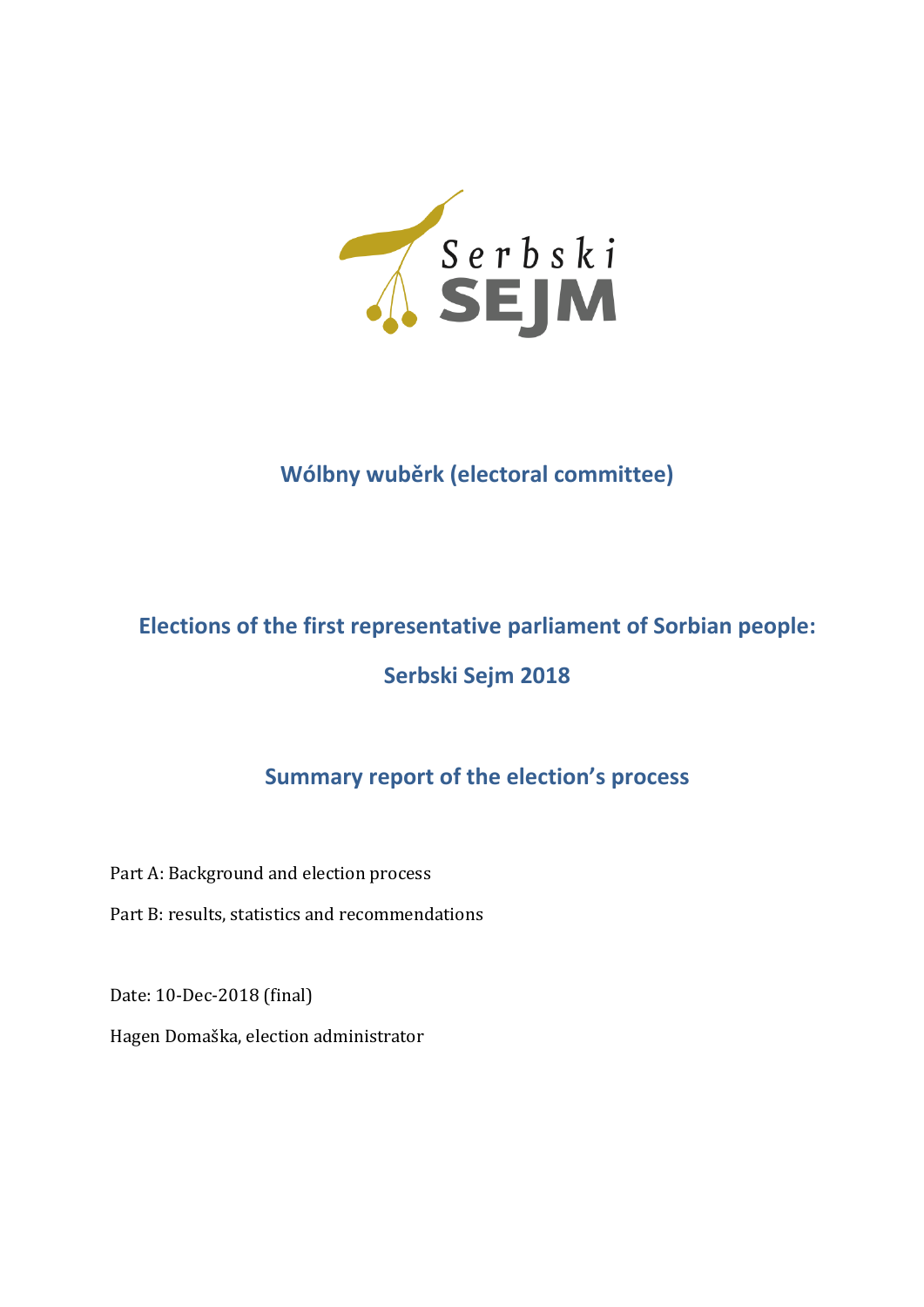### **Table of contents**

| $\mathbf{I}$ . |  |
|----------------|--|
| II.            |  |
| III.           |  |
| IV.            |  |
|                |  |
|                |  |
| VI.            |  |
| VII.           |  |
| VIII.          |  |
| IX.            |  |
|                |  |

#### **Contacts**

<span id="page-1-0"></span>

| Rada starostow (council of elders)    |                                           |
|---------------------------------------|-------------------------------------------|
| Silvia Stephanowa, spokeswoman        | Email: rada@serbski-sejm.de               |
| Jadwiga Pjacec                        | Email: jadwiga.piatza@gmx.de              |
|                                       |                                           |
| Wólbny wuběrk                         | Email:                                    |
| (electoral committee)                 | wolbny-wuberk.serbski-sejm@mailbox.org    |
|                                       | Tel.: +49-1522-6413652 (only TAD)         |
|                                       |                                           |
|                                       | Postal address:                           |
|                                       | Ausschuss für die Wahlen zum Serbski Sejm |
|                                       | Hłowna dróha 9                            |
|                                       | D-01920 Njebjelčicy                       |
| Hagen Domaška, election administrator | Tel.: +49-178-1401694                     |
| Norbert Šefrich                       | Email: percalc@web.de                     |
|                                       |                                           |
| Měrćin Wałda, former initiative's     | Email: martin.walde@gmx.net               |
| spokesman                             |                                           |
|                                       |                                           |
| Předsydstwa listowych wólbow (Head of |                                           |
| absentee voting commission)           |                                           |

Gunar Krawc, předstejićel Email: bosy@web.de

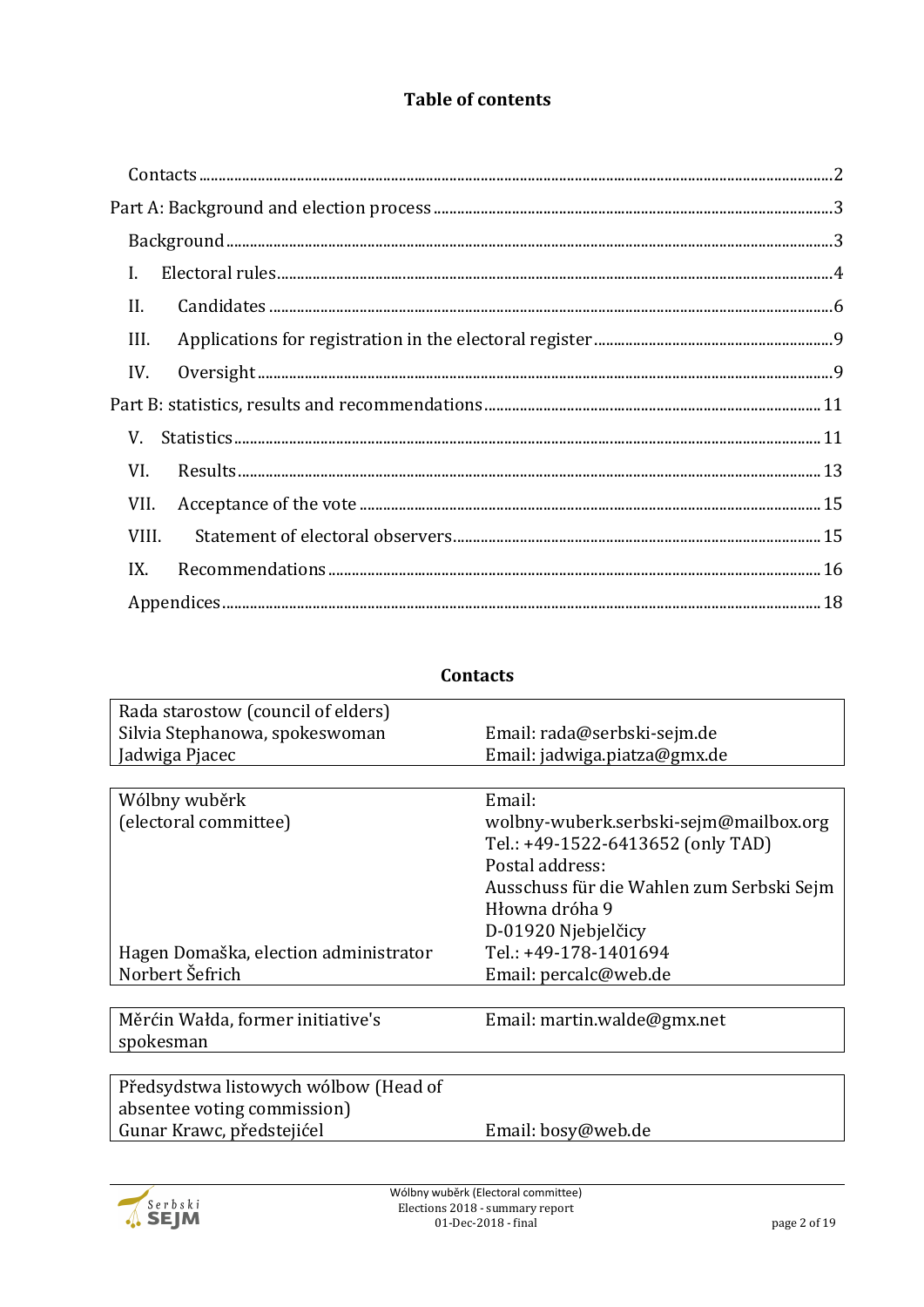## **Part A: Background and election process**

#### **Background**

<span id="page-2-1"></span><span id="page-2-0"></span>The majority of Sorbs lives in Germany in the historic region of Lusatia and the surrounding big cities. They define themselves as a Sorbian/Wendish people ('Sorbian' is used in this report as English expression).

The German part of Lusatia is divided between the two German states of Brandenburg and Saxony. In very simplified terms, it can be stated that the Lower Sorbian language is spoken mainly in Lower Lusatia, located in Brandenburg; whereas the Upper Sorbian language is spoken mainly in Upper Lusatia, located in Saxony. This definition neglects the inconsistent course of todays borders with the historical ones and the allocation of the Schleife dialect at the border between Brandenburg and Saxony.

In addition to the subdivision into several languages and dialects and the affiliation to different political administrations, the Sorbian people of Christian belief are also allocated to four different church districts (two Protestant and two Roman-Catholic).

There is no elected representative parliament that could serve as a democratically legitimised platform to form opinions and that speaks for all Sorbs.

The Sorbs are recognised as a national minority by the German state according to the European Council's Framework Convention for the Protection of National Minorities. The Federal Government as well as Brandenburg and Saxony accept the head organisation 'Domowina' as lobbying group that represents the interests of Sorbian people. [Table 1](#page-2-2) gives an overview of existing Sorbian political and administrational bodies.

| <b>Name</b>               | <b>English</b><br><b>Translation</b>    | <b>Legal status</b>                                                                                                                                                                                                                                                                                   | <b>Aims and political</b><br>competences                                                                                                                                   |
|---------------------------|-----------------------------------------|-------------------------------------------------------------------------------------------------------------------------------------------------------------------------------------------------------------------------------------------------------------------------------------------------------|----------------------------------------------------------------------------------------------------------------------------------------------------------------------------|
| <b>Domowina</b>           | Home                                    | society<br>$\bullet$<br>head organization of Sorbian<br>$\bullet$<br>associations                                                                                                                                                                                                                     | lobby group<br>$\bullet$<br>aims to represent the<br>$\bullet$<br>interests of Sorbian<br>people                                                                           |
| <b>Serbska</b><br>Rada    | Sorbian Council                         | honorary councils, associated<br>$\bullet$<br>to the regional parliaments<br>Brandenburg: directly<br>$\bullet$<br>elected by the Sorbian people<br>in Brandenburg<br>Saxony: elected by the<br>$\bullet$<br>regional parliament after<br>nomination by Sorbian<br>associations and<br>municipalities | Serbska Rada is<br>$\bullet$<br>consulted by the<br>regional parliament<br>when Sorbian issues<br>are affected<br>No decision-making<br>$\bullet$<br>power, no veto rights |
| Załožba za<br>serbski lud | Foundation for<br>the Sorbian<br>people | foundation<br>$\bullet$<br>board members are Sorbians<br>$\bullet$<br>(minority) and delegates of<br>the German administration<br>(majority)                                                                                                                                                          | financing of Sorbian<br>$\bullet$<br>institutions and<br>cultural projects<br>German members form<br>$\bullet$<br>majority in the board                                    |

<span id="page-2-2"></span>*Table 1: Sorbian political and administrational bodies*

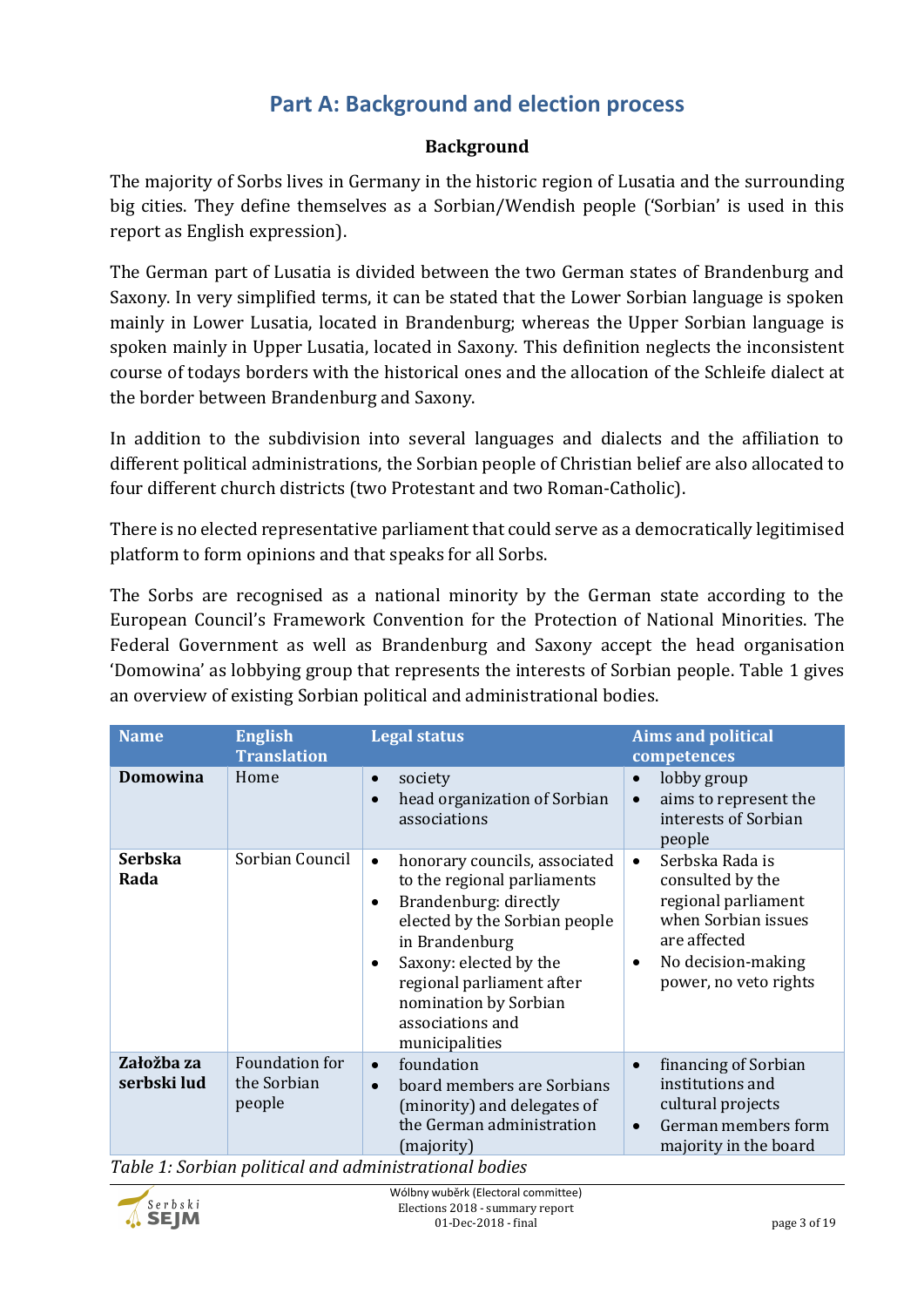After external expert reports recommended a democratisation of Sorbian institutions and a reform of financing processes, the establishment of a representative parliament was discussed within the Sorbian public. In 2011, activists founded the 'Iniciatiwa Serbski Sejm' (Initiative for a Sorbian parliament), aiming to create a parliament by general, direct, free, equal, secret and transparent elections. This parliament was thought to represent all Sorbs and to control the budget.

In January 2017, the Initiative appointed the 'Rada Starostow' (Council of Elders) to support and observe the conduct of elections, which were decided to be held in 2018. This was done based on the German constitution, the Charter of Fundamental Rights of the European Union and the UN charter.

The Rada Starostow passed the electoral rules on 10-Apr-2018. The rules were adopted from those of the state of Brandenburg for the election of the Serbska Rada but modified to reflect the representation of the whole Sorbian people and to achieve parity of Lower and Upper Sorbians. An electoral committee of activists, members of the Rada Starostow and supporters was appointed:

- Pětr Bjarš (deputy election administrator) resigned on 21-Aug-2018
- Hagen Domaška (election administrator)
- Henryk Matuš
- Norbert Šefrich (deputy election administrator since 04-Oct-2018)
- Křesćan Žur

The initiative informed Sorbian institutions, church congregations, associations and municipalities formally about the elections. All were invited to nominate candidates and to spread information about the elections amongst their members. The announcement letters and lists of recipients are attached in [Appendix 5.](#page-17-1)

Several municipalities published the election call in their official gazettes. In addition, the initiative placed advertisements in regional newspapers.

TV, radio and print media were regularly informed with press releases.

On 17-Jul-2018, the Rada Starostow decided to modify the electoral rules with regard to the period for submission of election proposals. This date was shifted from 13-Aug-2018 to 10- Sep-2018.

## **I. Electoral rules**

<span id="page-3-0"></span>The appendix contains:

- Full version of the electoral rules for the Serbska Rada of Brandenburg (German language, [Appendix 1\)](#page-17-2)
- Full version of the electoral rules for the Serbski Sejm 2018, including a comparison with the electoral rules for the Serbska Rada of Brandenburg (German language, [Appendix 1\)](#page-17-2)

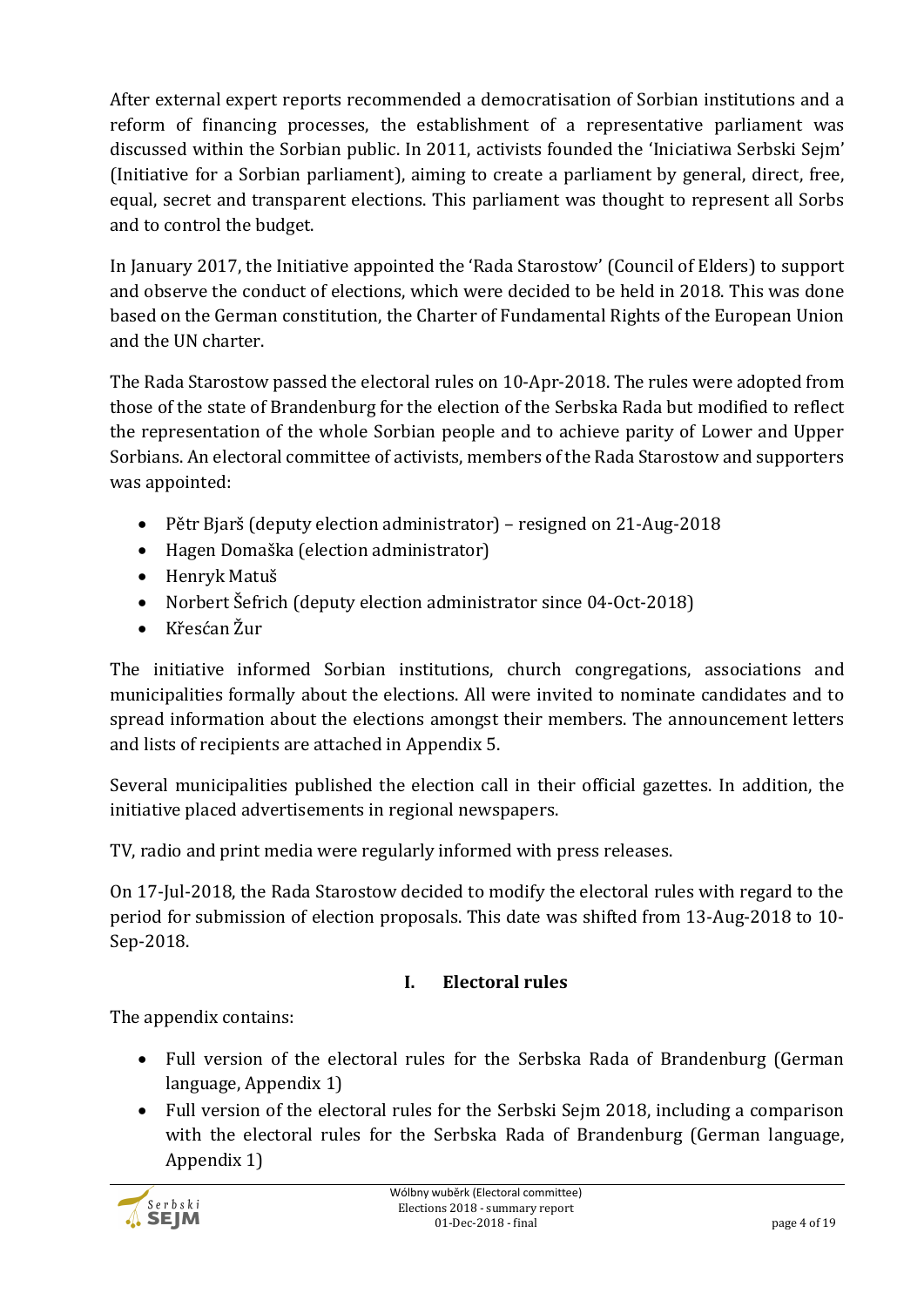• Full version of the electoral rules for the Serbski Sejm 2018 (Lower Sorbian language, [Appendix 2\)](#page-17-3)

This section contains a very brief summary of the electoral rules and explanations in English.

➢ Electoral system

The Serbski Sejm will consist of 24 representatives: 12 Lower Sorbians and 12 Upper Sorbians. The candidates have to profess themselves to one of both groups.

Only absentee voting is possible. Letters with voting documents are sent to all eligible voters.

Each voter has 6 votes: 3 votes for Lower Sorbian candidates and 3 votes for Upper Sorbian candidates. Voters are not distinguished into Lower or Upper Sorbians.

 $\triangleright$  Active suffrage (§8-12)

Persons eligible to vote have to apply for registration in the electoral register. This is possible from 01-May2018 to 27-Oct-2018.

Eligible to vote are all Sorbs, who:

- profess themselves as Sorbs by applying to be registered in the electoral register,
- hold the German citizenship.
- are at least 16 years old.

*Comment 1: The German constitution prohibits registration of citizens with regard to ethnical aspects. Thus, no official register of Sorbs is available.*

*Comment 2: The eligibility to vote is not verified by the electoral committee. Each voter has to sign a sworn statement to confirm eligibility.*

Applications can be submitted:

- online at www.serbski-seim-2018.org
- in writing
- as e-mail
- via fax

*Comment 3: All applications (electronic and written) and the electoral register are exclusively accessible to the members of the electoral committee and will be destroyed 6 months after announcement of the election results. The electoral register is kept on two mirrored encrypted hard drives.*

Addresses and names have to be submitted in the same form as in the voter's ID card.

*Comment 4: This is defined to be able to check voter's identity if he/she takes opportunity to view the electoral register. However, contrary to this demand, many voters used Sorbian expressions of names and address data. In most cases, this could be corrected by the electoral* 

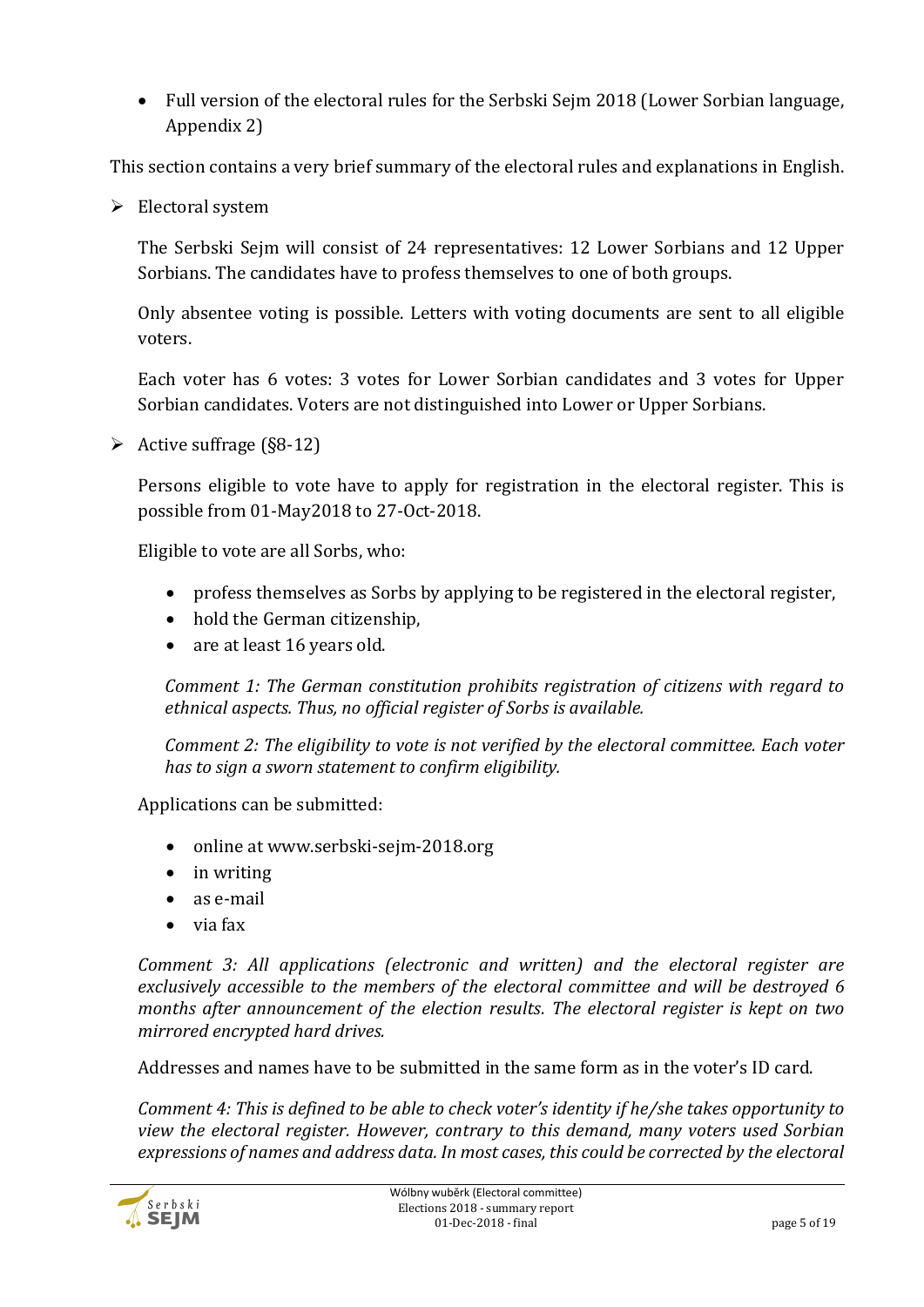*committee. Some cases remained unclear because male Sorbian names can be used in ID cards.*

 $\triangleright$  Passive suffrage (§2, 8, 10, 19, 20, 21)

Candidates have to be eligible to vote and have to be at least 18 years old. They have to be nominated by associations, parties, clubs or other groups who clearly profess Sorbian issues as their field of work. No individual candidates are accepted.

Nominations can be submitted until 13-Sep-2018. On 20-Sep-2018, the electoral committee decides about the approval of candidates and publishes the candidate list.

 $\triangleright$  Voting (§27)

After 20-Sep-2018, the electoral committee starts the shipping of voting documents to those persons who have already applied for registration in the electoral register. Further applications are possible in parallel. Returning voting letters are collected and stored.

Schedule:

- 27-Oct-2018: Last date to apply for registration in the electoral register
- 03-Nov-2018: Last day of elections. Voting letters have to be returned until 10 a.m.
- $\triangleright$  Counting (§29-38)

Counting of votes follows the general procedure for elections. The electoral committee appoints the absentee voting commission who handles, valuates and counts ballot papers and votes during the counting on 03-Nov-2018.

*Comment 5: The absentee voting commission will consist of members of those groups and associations who nominated candidates for the election to ensure maximal transparency. The commission can appoint further persons as helpers.*

After the votes have been counted, the result is communicated to the election administrator, who may verify the result prior to announcing it to the public.

 $\geqslant$  Acceptance and membership (§39-42)

Those candidates who collected most of the votes, separately for Lower and Upper Sorbian candidates resp., are elected. The other candidates remain as replacement persons for the case that a representative resigns or passes away.

➢ Oversight and costs

The electoral process is supervised by the Rada Starostow. All costs are covered by donations.

#### **II. Candidates**

<span id="page-5-0"></span>Until 10-Sep-2018, 17 Lower Sorbian candidates and 19 Upper Sorbian candidates were nominated by Sorbian associations and groups. One candidate resigned prior approval.

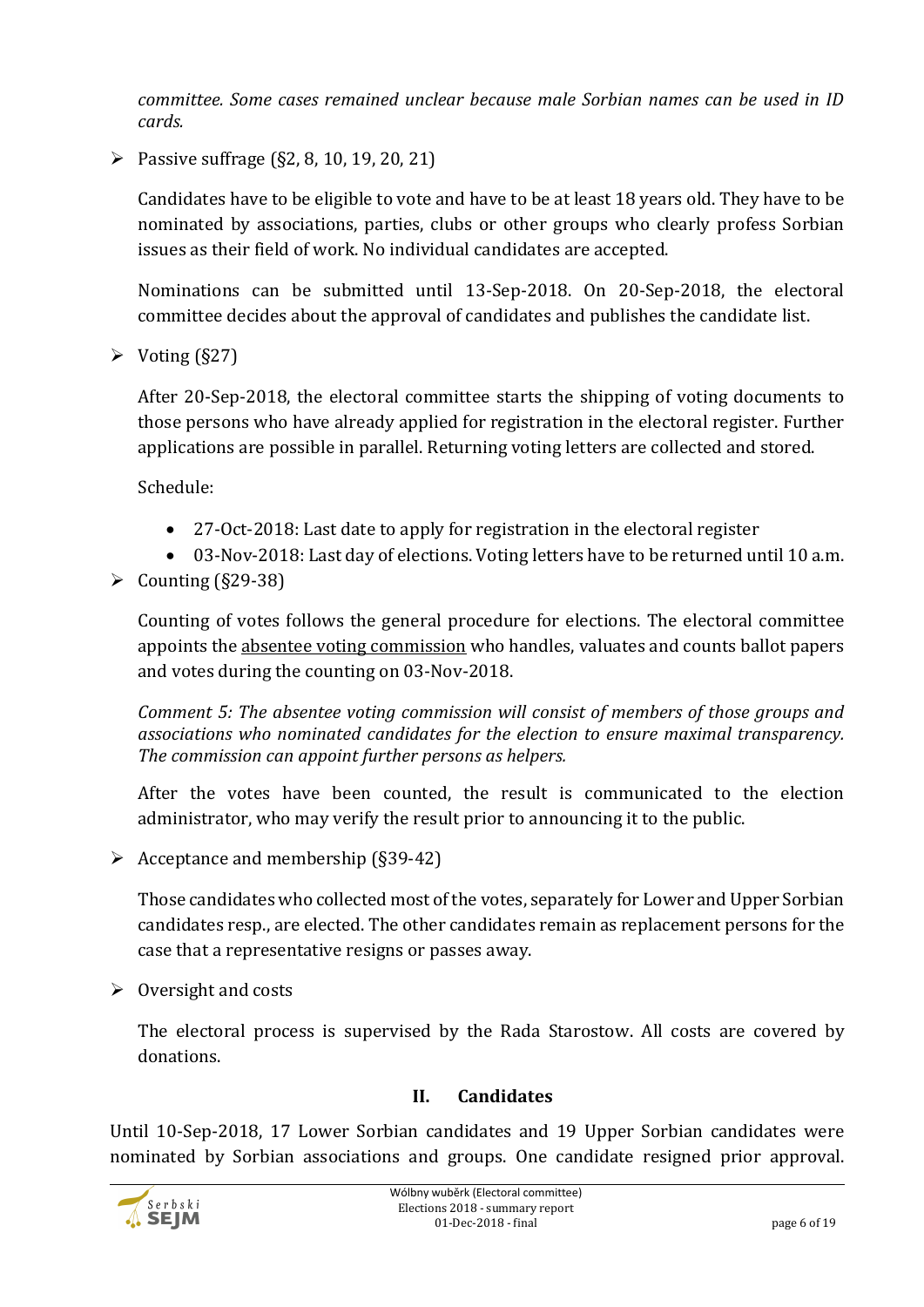Another candidate was not 18 years old and therefore could not be accepted. Eventually, the electoral committee approved 15 Lower Sorbian candidates and 19 Upper Sorbian candidates on its meeting at 17-Sep-2018 (see [Table 1\)](#page-2-2). The sequence for the ballot paper was drawn by lot.

|                | <b>Lower Sorbian candidates</b>                                                             |                | <b>Upper Sorbian candidates</b>                                                                           |
|----------------|---------------------------------------------------------------------------------------------|----------------|-----------------------------------------------------------------------------------------------------------|
| $\mathbf{1}$   | Siegbert Budišin (Siegbert Budischin)<br>Bórkowy/Błota<br>Pónaschemu z.t.                   | $\mathbf{1}$   | Aneta Zahrodnikowa (Anett Sarodnik)<br>Ćisk (Wojerecy)<br>Serbska bjesada Ćisk a pomocniki                |
| 2              | Stefanie Kosycowa (Stefanie Kositz)<br>Wětošow/Błota<br>Pónaschemu z.t.                     | 2              | Ignac Feliks Wjesela<br>Chrósćicy<br>Łužiska Alianca                                                      |
| 3              | Hanzo Wylem-Keł (Hannes Wilhem-Kell)<br>Huštań (Wětošow/Błota)<br>Łužyska Alianca           | 3              | Cornelia Šnypowa (Cornelia Schnippa)<br>Ptačecy (Halštrowska hola)<br>Smy z.t.                            |
| 4              | Dirk Pawlik (Dirk Paulick)<br>Myšyn (Bórkowy/Błota)<br>pódpěrańska kupka za Dirka Pawlika   | 4              | Sophia Maria Cyžec (Sophia Maria Ziesch)<br>Berlin<br>Domizniske a kulturne towarstwo Njebjelčicy<br>z.t. |
| 5              | Dirk Marx<br>Hogrozna (Wětošow/Błota)<br>Smy z.t.                                           | 5              | Pětr Janak (Peter Jannack)<br>Wuskidź<br>Smy z.t.                                                         |
| 6              | Sandra Wylemowa (Sandra Wilhelm)<br>Huštań (Wětošow/Błota)<br>Pónaschemu z.t.               | 6              | Hajko Kozel (Heiko Kosel)<br>Stróža (Malešecy)<br>Serbska Lěwica                                          |
| $\overline{7}$ | Jan Kosyk (Jan Kossick)<br>Drježdźany<br>Stup dale z.t. - Serbska kultura w<br>Drježdźanach | $\overline{7}$ | Alexander Pólk (Alexander Polk)<br>Budyšin<br>Smy z.t.                                                    |
| 8              | Kito Pjenk (Christian Penk)<br>Rowne (Slěpe)<br>Łužyska Alianca                             | 8              | Tomaš Čornak (Thomas Zschornak)<br>Njebjelčicy<br>Domizniske a kulturne towarstwo Njebjelčicy<br>z.t.     |
| 9              | Udo Nikuš (Udo Nickusch)<br>Cersk<br>Pónaschemu z.t.                                        | 9              | dr. Tomaš Wornar (Dr. Thomas Werner)<br>Drježdźany<br>Stup dale z.t. - Serbska kultura w<br>Drježdźanach  |
| 10             | Christoph Haensel<br>Sedlišćo (Zły Komorow)<br>Smy z.t.                                     | 10             | Christine Maria Ruby<br>Radobyle<br>Krajne koło SPD Sakskeje "Serbja"                                     |
| 11             | Heiko Bengelstorff<br>Wětošow/Błota<br>Łužyska Alianca                                      | 11             | Sven Scheidemantel<br>Leppersdorf (Wachow)<br>Krajne koło SPD Sakskeje "Serbja"                           |
| 12             | Carola Geppertowa (Carola Geppert)<br>Mužakow<br>Łužyska Alianca                            | 12             | dr. Sćěpan Nawka (Dr. Stefan Nawka)<br>Berlin<br>Stup dale z.t. - Serbska kultura w<br>Drježdźanach       |
| 13             | Edith Pjenkowa (Edith Penk)<br>Rowne (Slěpe)<br>Łužyska Alianca                             | 13             | Gerat Šram (Gerhard Schramm)<br>Koćina (Kulow)<br>Smy z.t.                                                |
| 14             | Ilona Urbanowa (Ilona Urban)<br>Barliń<br>Pónaschemu z.t.                                   | 14             | Jadwiga Pjacec (Jadwiga Piatza)<br>Drježdźany<br>Stup dale z.t. - Serbska kultura w<br>Drježdźanach       |
| 15             | Laura Grönertojc (Laura Grönert)<br>Gołkojce<br>Pónaschemu z.t.                             | 15             | dr. Andreas Kluge<br>Drježdźany<br>Stup dale z.t. - Serbska kultura w<br>Drježdźanach                     |
|                |                                                                                             | 16             | dr. Měrćin Krawc (Dr. Martin Schneider)<br>Delni Wunjow (Budyšin)<br>Krajne koło SPD Sakskeje "Serbja"    |

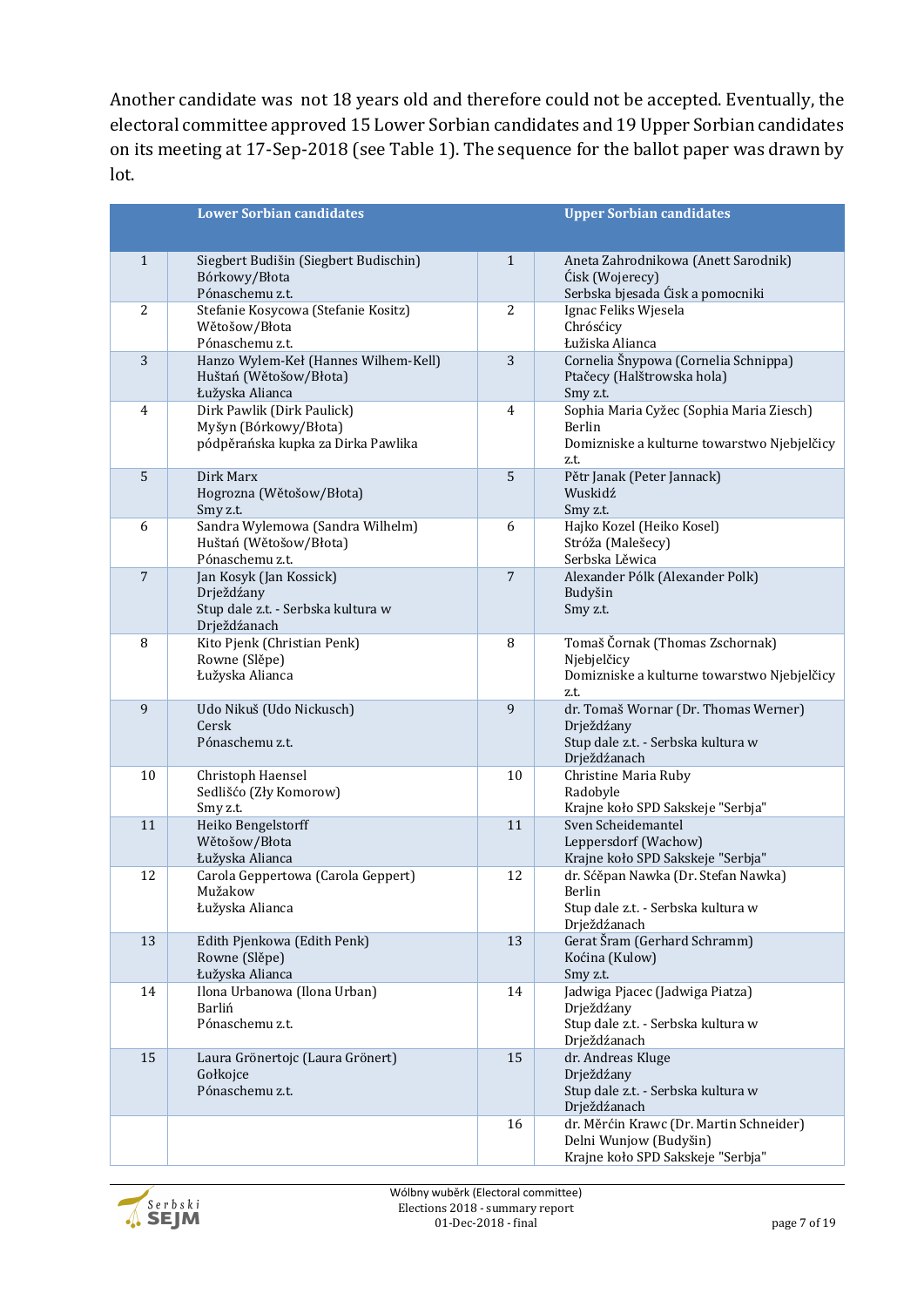| 17 | Hańžka Wjeselic (Agnes Wessela)<br>Lipsk<br>Serbska Lěwica                   |
|----|------------------------------------------------------------------------------|
| 18 | Konrad Manfred Willi Skatula<br>Kamjenc<br>Krajne koło SPD Sakskeje "Serbja" |
| 19 | Handrij Wjeńk (Andreas Wenk)<br>Rakecy<br>Smy z.t.                           |

*Table 2: Approved candidates. Each cell contains the name (German expression in brackets), residence and name of nominating group. The ballot paper contains also the profession and the year of birth of each candidate (se[e Appendix 3\)](#page-17-4).*

The list of approved candidates was announced to the public and on the initiative's web page.

[Figure 1](#page-8-2) shows the geographic provenience of candidates throughout Lusatia and the big cities Berlin, Leipzig and Dresden.



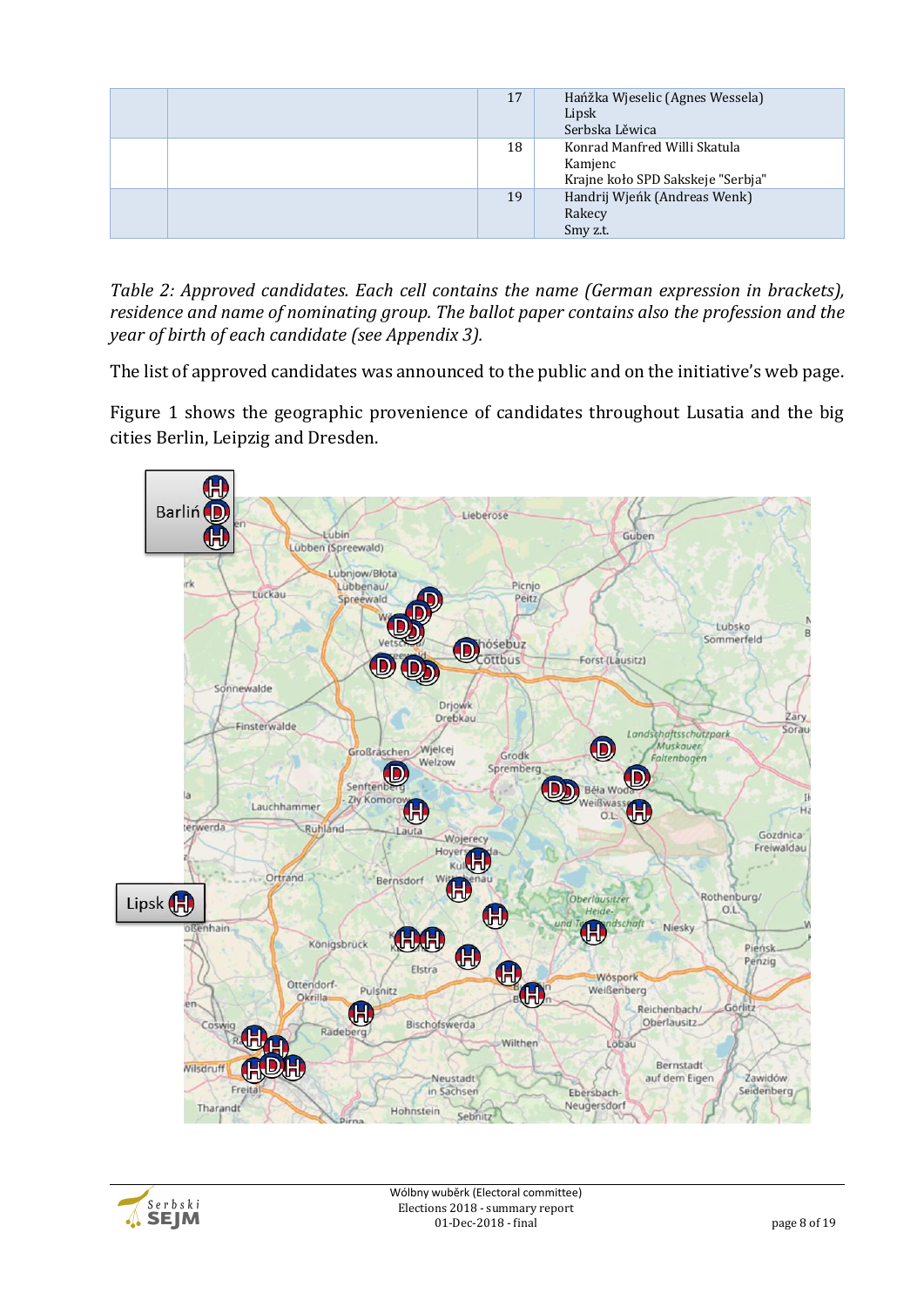<span id="page-8-2"></span>*Figure 1: Provenience of candidates. Berlin (Barliń) and Leipzig (Lipsk) lie outside of the map section. 'D' – Lower Sorbs, 'H' – Upper Sorbs*

### **III. Applications for registration in the electoral register**

<span id="page-8-0"></span>From 01-May-2018 to 27-Oct-2018, 1319 applications for the electoral register were collected. Electoral documents were sent out to 1281 voters.

|                                                 | <b>numbers</b> |
|-------------------------------------------------|----------------|
| applications                                    | 1319           |
| eligible voters                                 | 1282           |
| electoral documents shipped                     | 1281           |
| Returned as undeliverable                       | 13             |
| Of those: again shipped after corrections       | 6              |
| Maximum number of voting letters to be returned | 1274           |

<span id="page-8-3"></span>*Table 3: Numbers of applications and eligible voters. 31 applications were declined because they were doubled. 6 applications were not approved due to missing information or because voter was less than 16 years old. Electoral documents for 1 voter were not sent out due to time restrictions.*

After the end of the application period (27-Oct-2018, 24:00), further applications were noted from fax and email but were not accepted nor counted. The registration web page was deactivated on 28-Oct-2018.

66 applications contained names or address data in Sorbian language and were translated into German by the electoral committee. Further corrections (e.g., of missing address data, incomplete date of birth, incomplete names) were investigated in the internet or inquired by email and telephone, if possible. Any correction, change or amendment was documented in the 'comments' section of the electoral register.

[Appendix 7](#page-17-5) contains a list of all accepted applications.

## **IV. Oversight**

<span id="page-8-1"></span>An intermediate report was provided to the Rada Starostow by the election administrator on 03-Oct-2018 (see [Appendix 4\)](#page-17-6). Individual members of the Rada Starostow were permanently in close contact to the election administrator and were informed about the election process. Several meetings of the initiative were held with presence of members of the Rada Starostow (see meeting protocols, to be inquired from former spokeswoman Jadwiga Pjacec, current spokeswoman Sylvia Stephanowa, as well as former spokesman of the initiative Měrćin Wałda).

Total costs of the elections include costs for print, postage, events and publications and amount to 21.750,-  $\epsilon$  (se[e Table 1\)](#page-2-2). The costs have been covered by members of the initiative and were reimbursed from donations collected by Smy z.t.

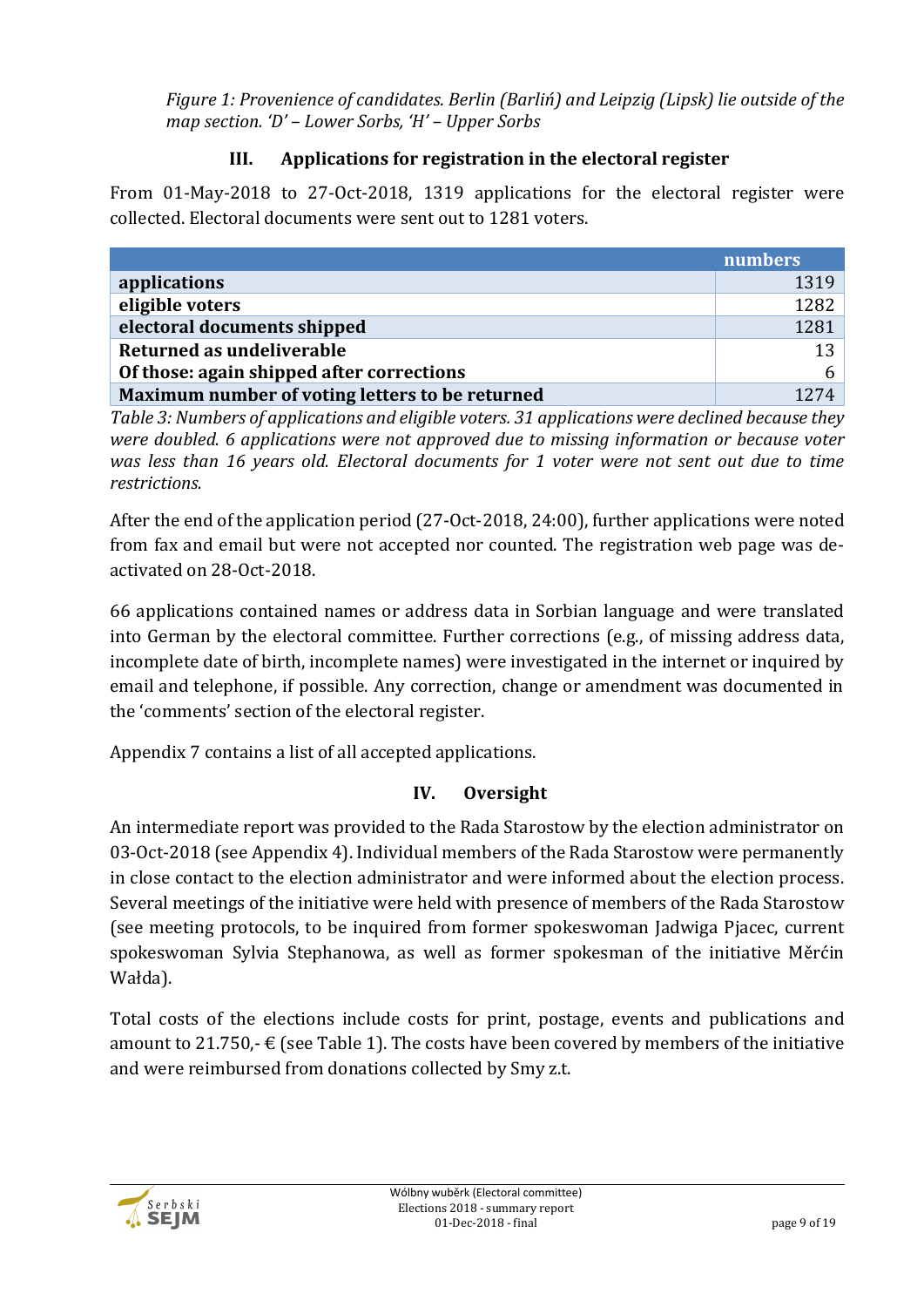| Item                                                                                | <b>Costs</b> |
|-------------------------------------------------------------------------------------|--------------|
| Leaflets, banner, publications, videos                                              | $4.500 \in$  |
| Events (appointment of the Rada Starostow, candidate presentation,<br>constituting) | $4.850 \in$  |
| Newspaper advertising                                                               | $8.000 \in$  |
| Printing of electoral documents and postage                                         | $4.400 \in$  |
| <b>Total</b>                                                                        | 21.750 €     |

*Table 4: Costs of the election process.*

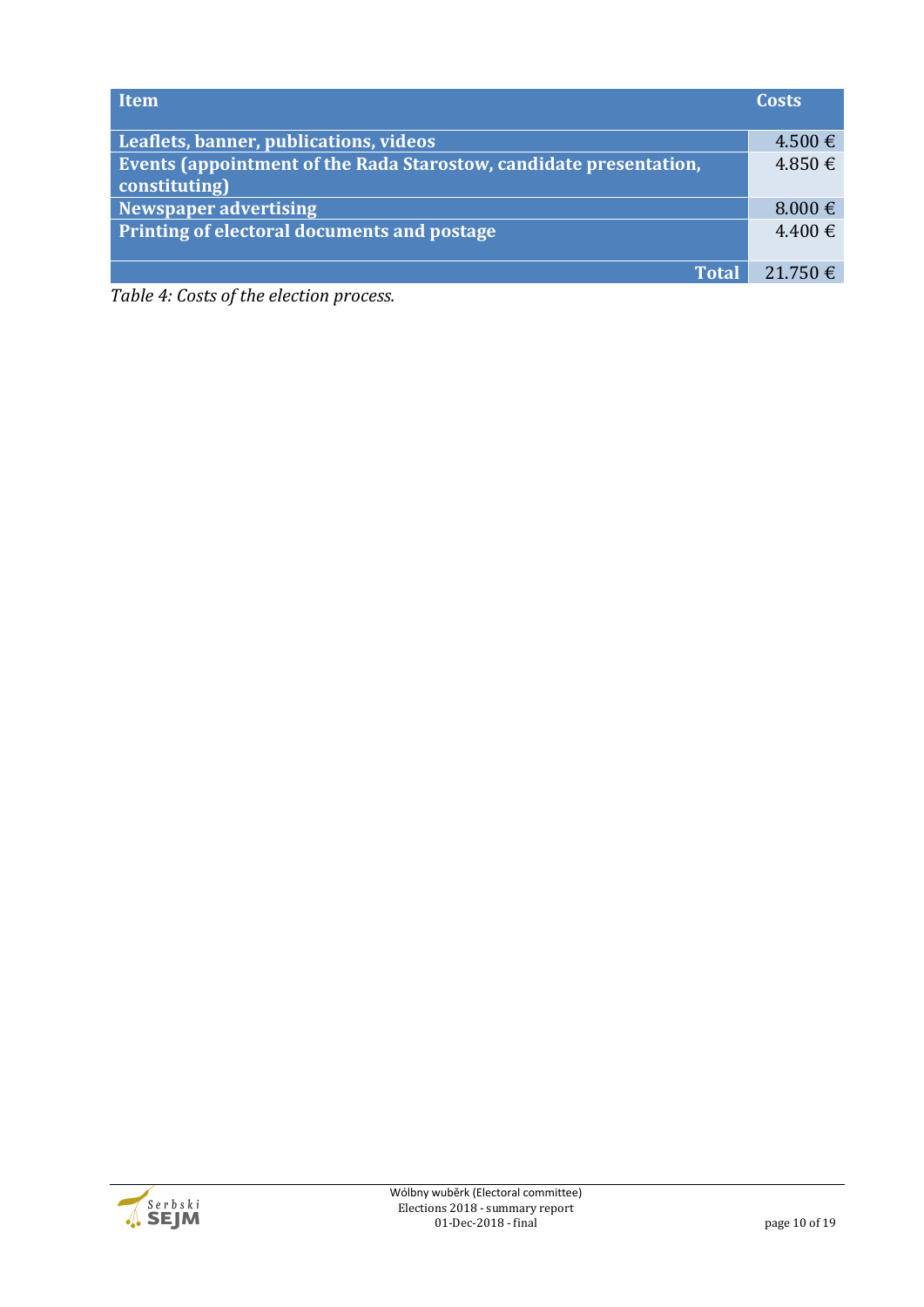## **Part B: statistics, results and recommendations**

#### **V. Statistics**

<span id="page-10-1"></span><span id="page-10-0"></span>



<span id="page-10-2"></span>*Figure 2: Course of applications, shipment and return of election documents from 01-May-2018 (election call) until 03-Nov-2018 (end of voting period). 'zregistrowane' – registered voters, 'rozesłane' – shipped election documents, 'wróćo' – returned voting letters.*

Applications were submitted from both parts of Lusatia, the surrounding big cities and the rest of Germany. Three applications came from abroad.

The provenience of voters is of great interest to the public, which is shown by many inquiries from German and Sorbian journalists. In particular, the self-definition of being a Sorb - as it is defined by the German constitution - is doubted by some Sorbian officials who claim that free elections could be abused by people who are not Sorbs. This question has to be discussed by ethnologists and jurists. The electoral committee however did not doubt that a voter is Sorbian, nor could its members identify reasons why others than Sorbs should apply to vote for Sorbian candidates.

[Table 5](#page-12-1) shows the provenience of eligible voters. The provenience of actual voters (who indeed returned their voting letters) cannot be reported because incoming letters were not

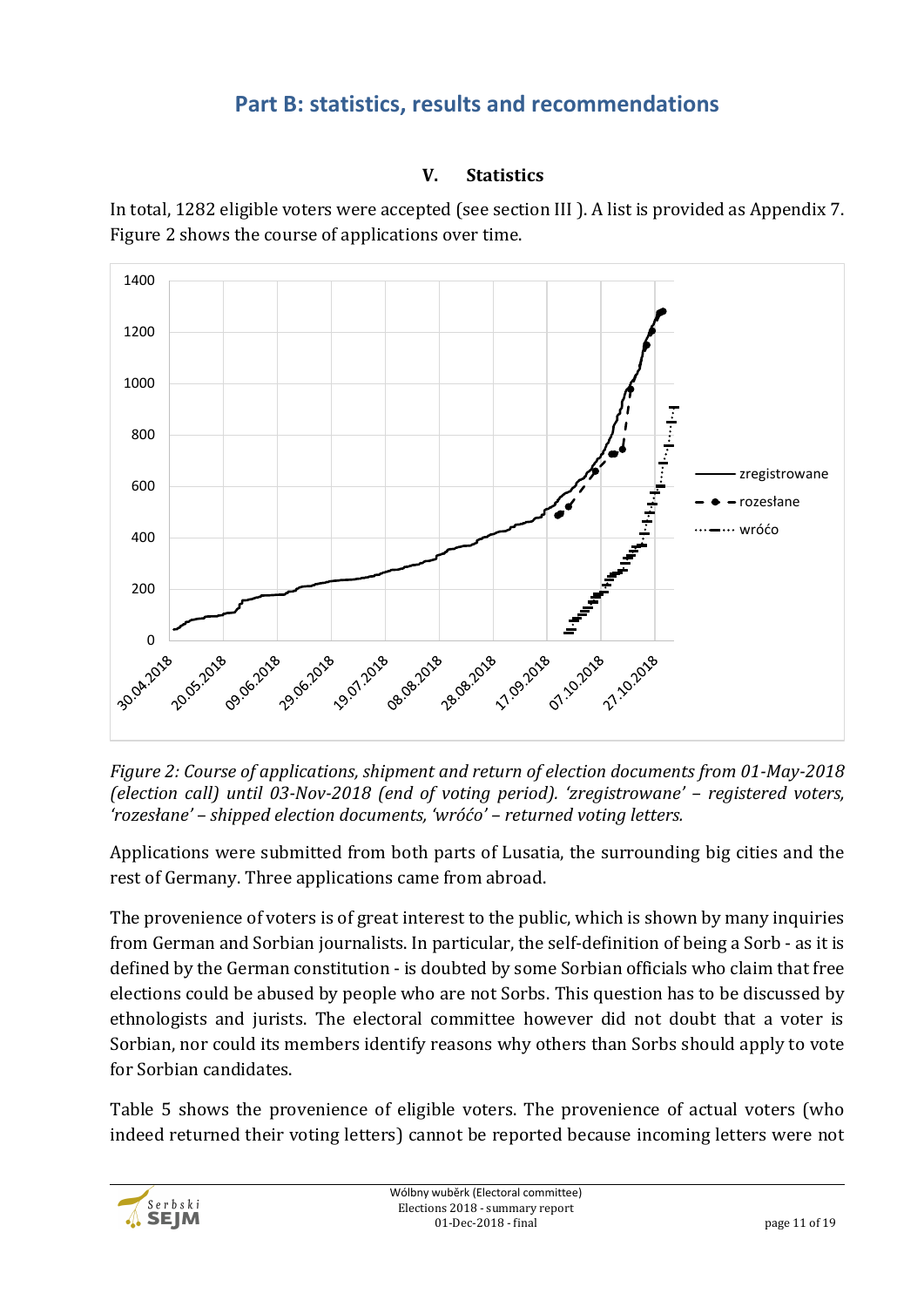matched to the electoral register. This was not required by the electoral rules and could have had impact to the anonymity of the elections.

| <b>Region</b>         | municipality         | <b>Registered voters</b> |
|-----------------------|----------------------|--------------------------|
| <b>TOTAL</b>          |                      | 1282                     |
| Łužica (total)        |                      | 912                      |
|                       | Łužica - Braniborska | 231                      |
|                       | Bórkowy (Błóta)      | 17                       |
|                       | Choćebuz             | 46                       |
|                       | Drjowk               | 9                        |
|                       | Gołkojce             | 25                       |
|                       | Janšojce             | 5                        |
|                       | Lubnjow/Błóta        | 11                       |
|                       | Wětošow/Błóta        | 56                       |
|                       | Zły Komorow          | 11                       |
|                       | Other municipalities | 51                       |
|                       | Łužica - Sakska      | 681                      |
|                       | Běła Woda            | 5                        |
|                       | Bóšicy               | 10                       |
|                       | Budyšin              | 102                      |
|                       | Chrósćicy            | 57                       |
|                       | Dobruša-Huska        | 7                        |
|                       | Halštrowska Hola     | $\, 8$                   |
|                       | Hodźij               | 10                       |
|                       | Kamjenc              | 13                       |
|                       | Kulow                | 66                       |
|                       | Łaz                  | 10                       |
|                       | Malešecy             | 12                       |
|                       | Njebjelčicy          | 43                       |
|                       | Njeswačidło          | 22                       |
|                       | Pančicy-Kukow        | 47                       |
|                       | Radwor               | 27                       |
|                       | Rakecy               | 5                        |
|                       | Ralbicy-Róžant       | 54                       |
|                       | Slepo                | 15                       |
|                       | Wojerecy             | 63                       |
|                       | Worklecy             | 29                       |
|                       | Wulka Dubrawa        | $\overline{7}$           |
|                       | Zhorjelc             | $\, 8$                   |
|                       | Other municipalities | 61                       |
| Other regions (total) |                      | 370                      |
| <b>Braniborska</b>    | Podstupim            | 5                        |
|                       | Other municipalities | 21                       |
| <b>Sakska</b>         | Drježdźany           | 105                      |
|                       | Kamjenica            | 6                        |
|                       | Lipsk                | 31                       |
|                       | Radobyle             | 18                       |
|                       | Other municipalities | 19                       |

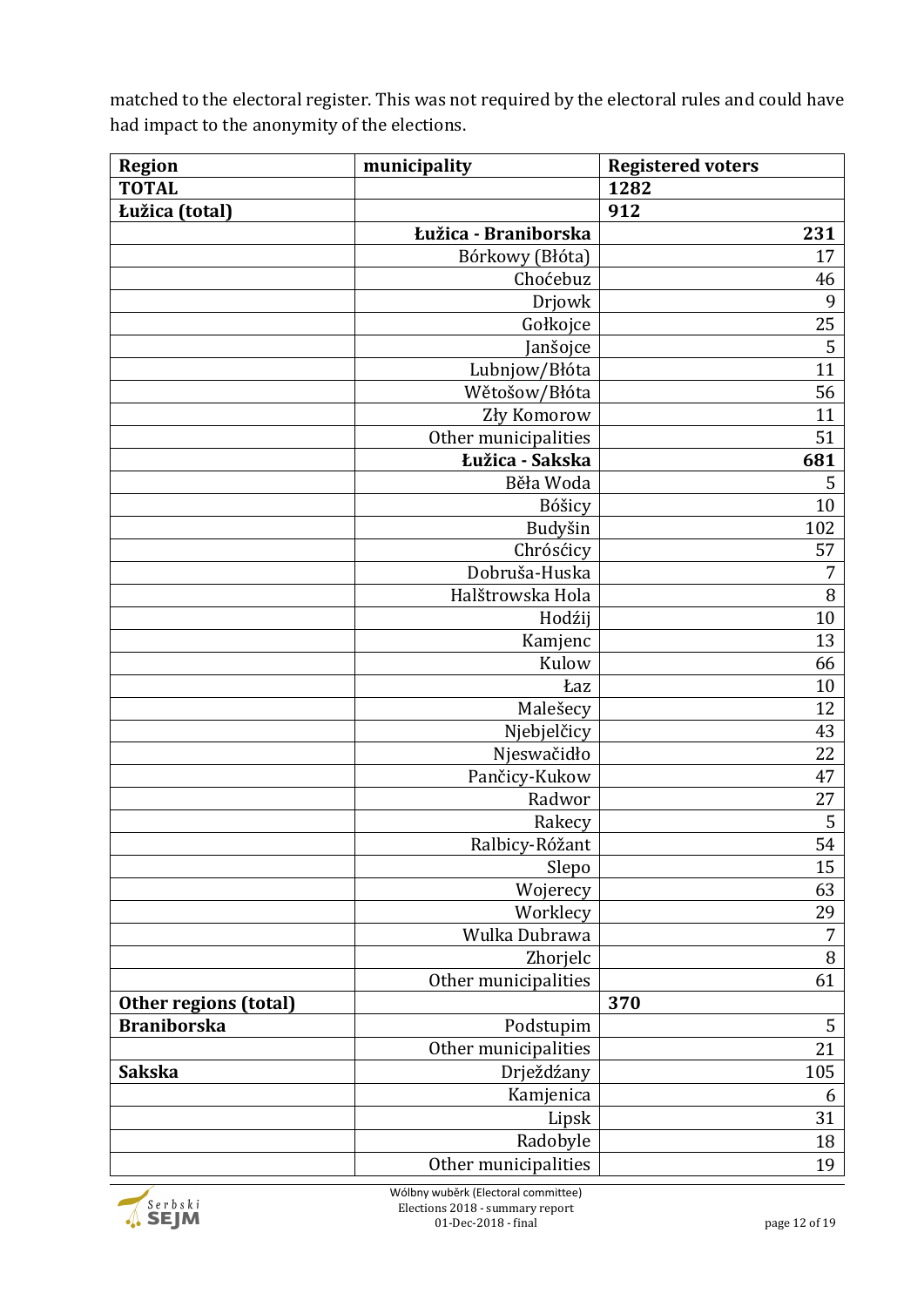| <b>Barlin</b>               |  |
|-----------------------------|--|
| <b>Mnichow</b>              |  |
| <b>Other municipalities</b> |  |
| <b>Foreign countries</b>    |  |

<span id="page-12-1"></span>*Table 5: Applications for registration in the electoral register, sorted by municipalities. Only those with at least 5 registrations are shown separately.*

[Figure 3](#page-12-2) shows the age distribution of eligible voters. Although no statistical analyses were performed, it seems that there are no major differences with regard to participation of a specific age group.



<span id="page-12-2"></span>*Figure 3: Age distribution of eligible voters, compared to that of the population of Germany.<sup>1</sup>*

## **VI. Results**

<span id="page-12-0"></span>During the election period, incoming voting letters were collected by the electoral committee in sealed ballot boxes.

After the end of the voting period (03-Nov-2018, 10:00 a.m.), the electoral committee initiated the counting of votes. For this purpose, the committee trained the absentee voting commission and further volunteers on the respective sections of the electoral rules. Gunar Krawc (head of the absentee voting commission) coordinated the counting in 3-4 groups. The

l <sup>1</sup> Federal Ministry of Education and Research Germany; "Bevölkerung in Deutschland nach Alter und Geschlecht", retrieved on 16-Nov-2018 at http://www.datenportal.bmbf.de/portal/de/K02.html

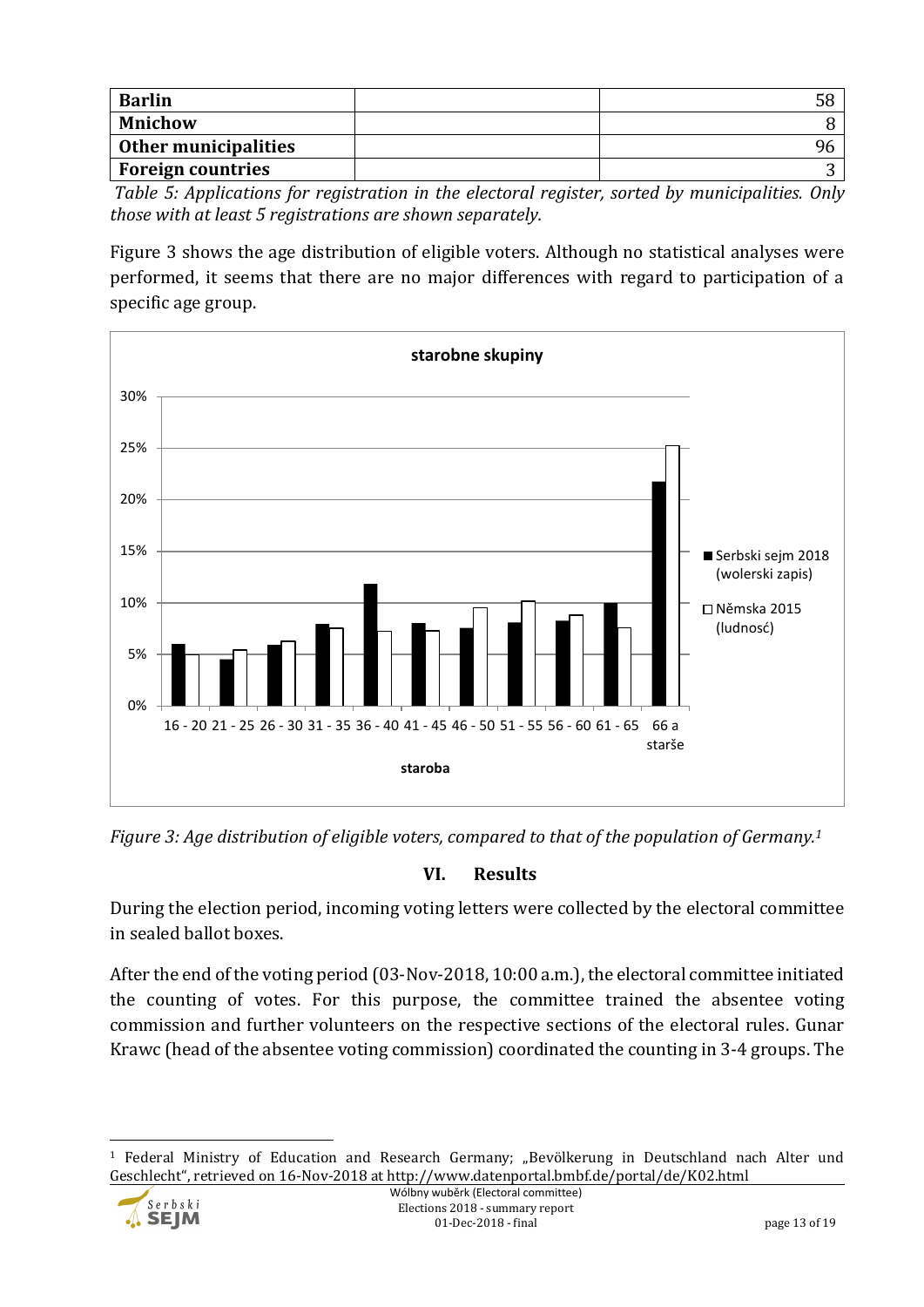counting took place without major issues and was permanently supervised by international observers (see section [VII\)](#page-14-0).

In a first step, all returned voting letters were taken out of the ballot boxes and were counted. Then, the envelopes were opened and checked for the presence of a) the signed voting card and b) the closed ballot envelope. Only if both were present and if the voting card was completed properly, the ballot envelopes were thrown into the re-sealed ballot boxes.

Thereafter, the ballot boxes were emptied and the ballot envelopes were counted.

In a second step, the ballot envelopes were opened and the ballot papers were checked for validity. In the last step, the votes of all valid ballot papers were counted.

Any ambiguous cases were discussed within the absentee voting commission and the result of the discussion was documented in the protocol (see [Appendix 9\)](#page-18-0). [Table 6](#page-13-0) shows the counting results.

|                                                               | numbers |
|---------------------------------------------------------------|---------|
| Maximum number of voting letters to be returned (see Table 3) | 1.274   |
| <b>Returned voting letters</b>                                | 908     |
| Valid voting cards                                            | 836     |
| <b>Valid ballot papers</b>                                    | 828     |
| <b>Total votes counted for Lower Sorbian candidates</b>       | 2.173   |
| <b>Total votes counted for Upper Sorbian candidates</b>       | 2.302   |
| <b>Total votes</b>                                            | 4475    |

<span id="page-13-0"></span>*Table 6: Results of vote counting. 8 ballot papers were not accepted due to negative commenting (2 ballot papers) or invalid voting, e.g. >3 votes for candidates of the same commitment (6 ballot papers).*

[Table 7](#page-14-2) shows the distribution of votes among candidates and which candidates were appointed during the constitution on 17-Nov-2018.

| <b>Candidate</b>         | Commit- | <b>Votes</b> | <b>Elected</b> | <b>Election</b> | Appoin- |
|--------------------------|---------|--------------|----------------|-----------------|---------|
|                          | ment    |              |                | accepted        | ted     |
| Tomaš Čornak             | H       | 295          | yes            | yes             | yes     |
| <b>Hanzo Wylem-Keł</b>   | D       | 283          | yes            | yes             | yes     |
| Ignac Wjesela            | H       | 272          | yes            | yes             | yes     |
| <b>Jan Kosyk</b>         | D       | 267          | yes            | yes             | yes     |
| <b>Hajko Kozel</b>       | H       | 245          | yes            | yes             | yes     |
| <b>Edith Pjenkowa</b>    | D       | 207          | yes            | yes             | yes     |
| <b>Stefanie Kosycowa</b> | D       | 193          | yes            | yes             | yes     |
| Sandra Wylemowa          | D       | 181          | yes            | yes             | yes     |
| Hańžka Wjeselic          | H       | 178          | yes            | yes             | yes     |
| Siegbert Budišin         | D       | 163          | yes            | yes             | yes     |
| <b>Kito Pjenk</b>        | D       | 160          | yes            | yes             | yes     |
| Laura Grönertojc         | D       | 153          | yes            | no              |         |
| Sophia Maria Cyžec       | H       | 152          | yes            | yes             | yes     |
| Aneta Zahrodnikowa       | H       | 142          | yes            | yes             | yes     |
| <b>Dirk Pawlik</b>       | D       | 138          | yes            | yes             | yes     |

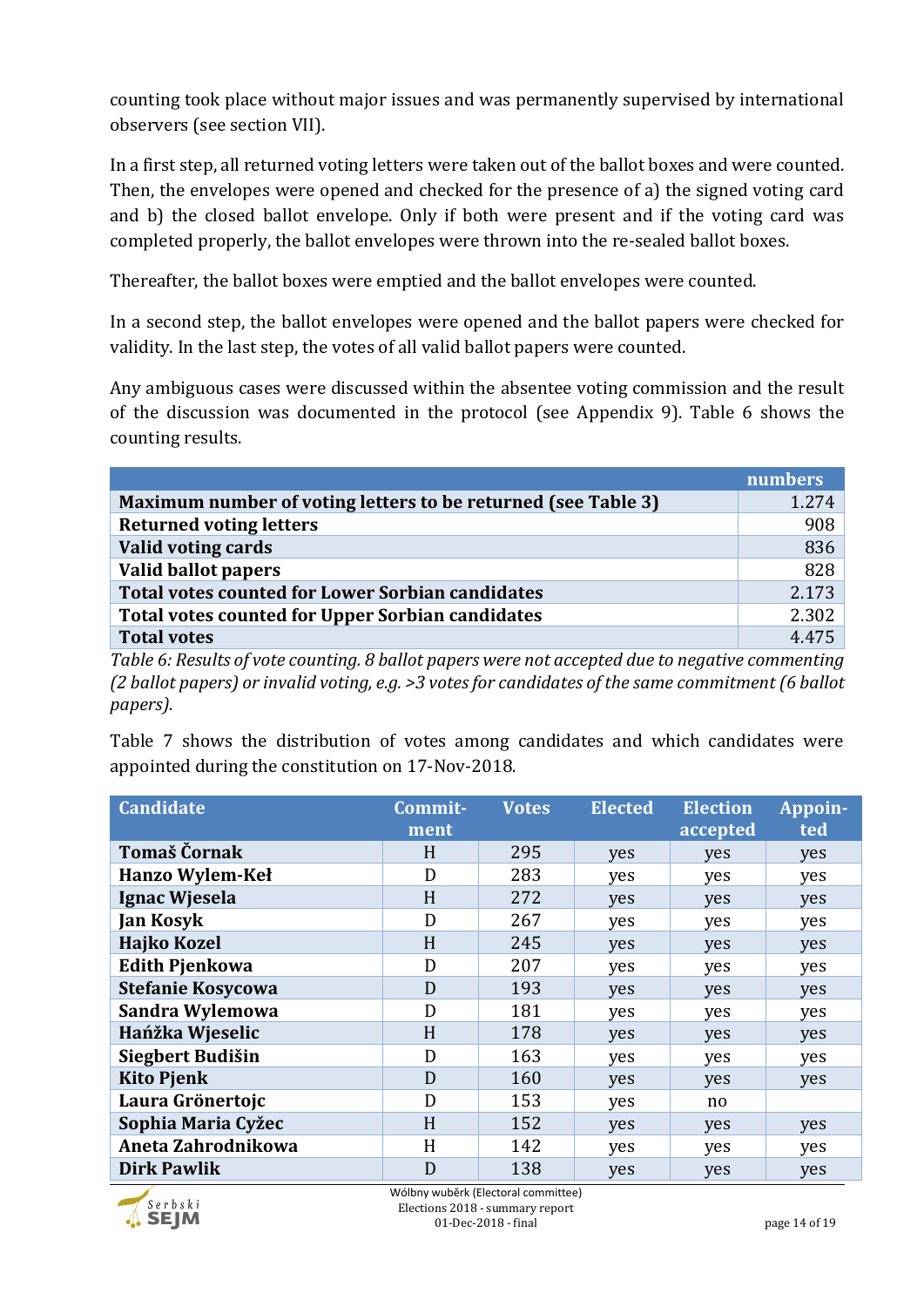| <b>Candidate</b>                    | Commit-<br>ment | <b>Votes</b> | <b>Elected</b> | <b>Election</b><br>accepted | Appoin-<br>ted |
|-------------------------------------|-----------------|--------------|----------------|-----------------------------|----------------|
| dr. Měrćin Krawc                    | H               | 133          | yes            | yes                         | yes            |
| <b>Alexander Pólk</b>               | H               | 115          | yes            | yes                         | yes            |
| <b>Christoph Haensel</b>            | D               | 106          | yes            | yes                         | yes            |
| dr. Andreas Kluge                   | H               | 105          | yes            | yes                         | yes            |
| Handrij Wjeńk                       | H               | 99           | yes            | yes                         | yes            |
| dr. Tomaš Wornar                    | H               | 99           | yes            | yes                         | yes            |
| <b>Dirk Marx</b>                    | D               | 96           | yes            | no                          |                |
| Jadwiga Pjacec                      | H               | 94           | yes            | yes                         | yes            |
| Dr. Sćěpan Nawka                    | H               | 88           | no             |                             |                |
| Carola Geppertowa                   | D               | 67           | $yes*$         | yes                         | yes            |
| Ilona Urbanowa                      | D               | 67           | no             | yes**                       | yes            |
| Gerat Šram                          | H               | 63           | no             |                             |                |
| Cornelia Šnypowa                    | H               | 57           | no             |                             |                |
| <b>Christine Maria Ruby</b>         | H               | 56           | no             |                             |                |
| <b>Heiko Bengelstorff</b>           | D               | 55           | no             | yes**                       | yes            |
| <b>Konrad Manfred Willi Skatula</b> | H               | 50           | no             |                             |                |
| Pětr Janak                          | H               | 43           | no             |                             |                |
| <b>Udo Nikuš</b>                    | D               | 37           | no             |                             |                |
| <b>Sven Scheidemantel</b>           | H               | 16           | no             |                             |                |

<span id="page-14-2"></span>*Table 7: Election result. 'D' - Lower Sorb, 'H' - Upper Sorb; \*drawn by lot; \*\*successor*

#### **VII. Acceptance of the vote**

<span id="page-14-0"></span>Two candidates rejected their election (see [Table 7\)](#page-14-2) and were replaced with successors according to the number of votes.

[Appendix 6](#page-17-7) contains a copy of the appointment certificate. The content reads roughly:

'[name] was elected by direct, free, equal and secret elections as a member of the Serbski Sejm, the first democratically legitimized representation of the Sorbian people, and has accepted the election. This is associated with the responsibility to act for the welfare of the Sorbian people and to take care of a future that is suitable for our grandchildren."

## **VIII. Statement of electoral observers**

<span id="page-14-1"></span>Part A of this report was provided to international observers who were present during the vote counting:

- Marta Bainka, Poland (EFA European Free Alliance, Upper Silesia)
- Petr Brázda, Czech Republic (representative of the Usti nad Labem regional parliament)
- Jaroslav Kolićek, Czech Republic (KSCM, member of the European Parliament)
- Dr. Cristian Kollmann, Italy (EFA European Free Alliance, South Tyrol)
- Adam Maciąg, Poland (deputy Voivode of Opole and former mayor of Namisłow)
- Jaroslav Růžička, Czech Republic (Litoměřice city councilor)
- Bogusław Wontor, Poland (former representative of the Polish Sejm)

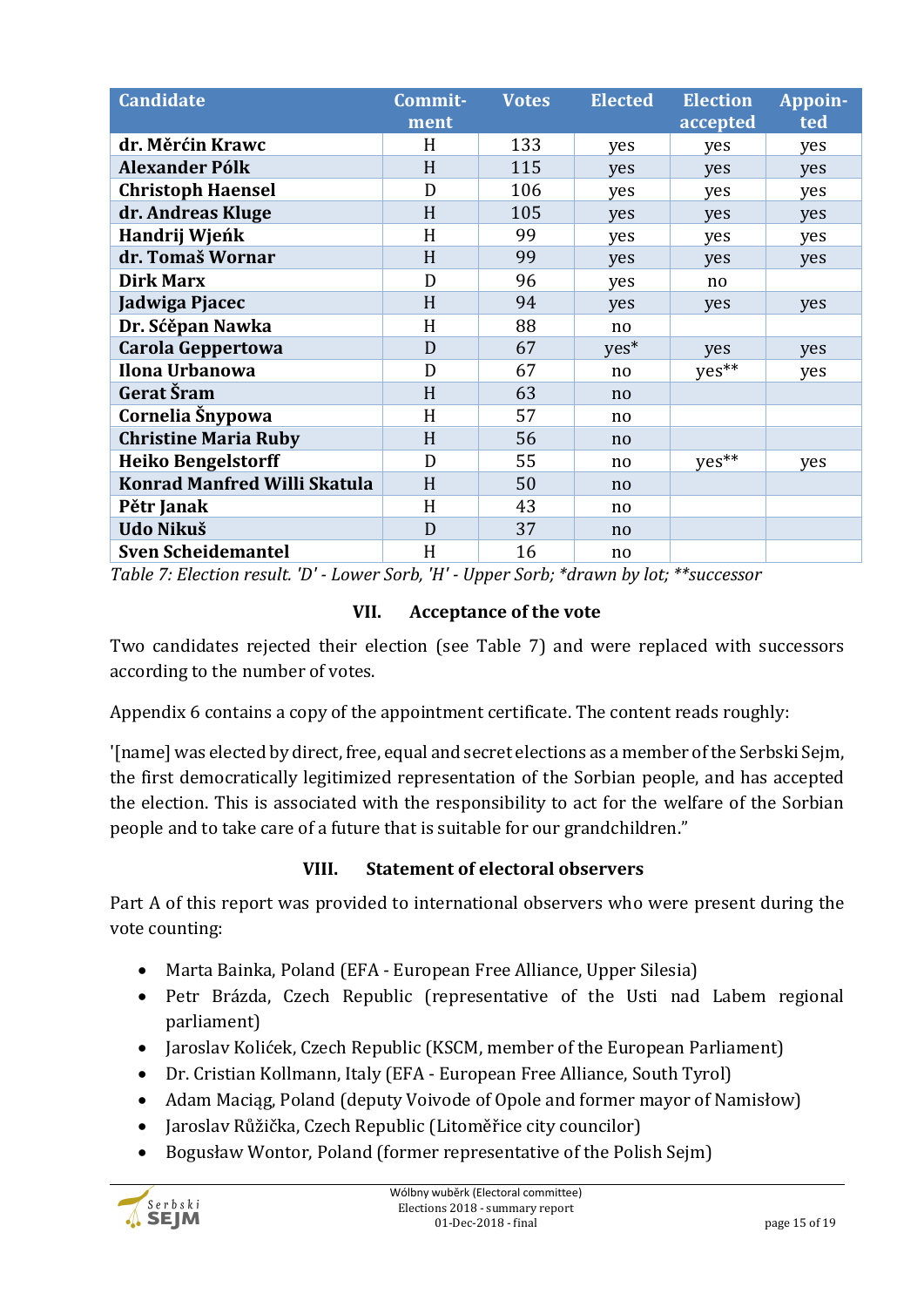The election administrator was available for their questions during and after the counting. The following statement was signed by the observers at the end of vote counting (see in original languages in [Appendix 8\)](#page-18-1):

"The elections of the Serbski Sejm took place - as we were aware - without any problems. We think, the electoral system was unnecessarily complicated and could have been conducted in an easier way. A triple fold registration of voters increased the number of errors, since names were partly submitted in Sorbian and German spelling. During the process of elections, 1282 voters committed their belonging to the Sorbian people, more than 800 persons submitted a valid ballot paper and elected their first political representation.

For the future, we recommend a simplified identification of voters. In addition, the design of the forms (voting card) should be improved in a way that entries of an assisting person can be easily identified using tick boxes.

For future elections, it should be even more ensured that voting documents are kept inaccessible during breaks of the vote counting. However, the observers can confirm that no manipulation of the election results took place.

The election and the vote counting satisfied international standards of free and secret elections. Every involved institution, every concerned citizen could participate without restrictions and hurdles. We congratulate the organizers to the conduct of elections and the elected candidates on their election! We believe that the Serbski Sejm will be a good and worthy representative of the Lusatian Sorbs."

## **IX. Recommendations**

<span id="page-15-0"></span>The following recommendations may be useful for planning the next elections and could help to improve the process.

1. Name versions

It seems to be useful to agree on a standard when registering names of voters. This can be the name as it is used in personal official documents, e.g. the ID card.

Currently, the Sorbian spelling of names can be used in official documents, including ID cards. However, there is a major exception with impact on 50% of the population: Female forms cannot be used if differing from the male form.

If a voter uses its Sorbian name, this can either be 'by mistake' (if the German version is used in the ID card), or it can be a male name that is indeed used in the ID card.

**It is recommended to offer the entry of both name versions to the registration form in parallel, with the option to mark which version is used on the ID card.**

2. Postal route

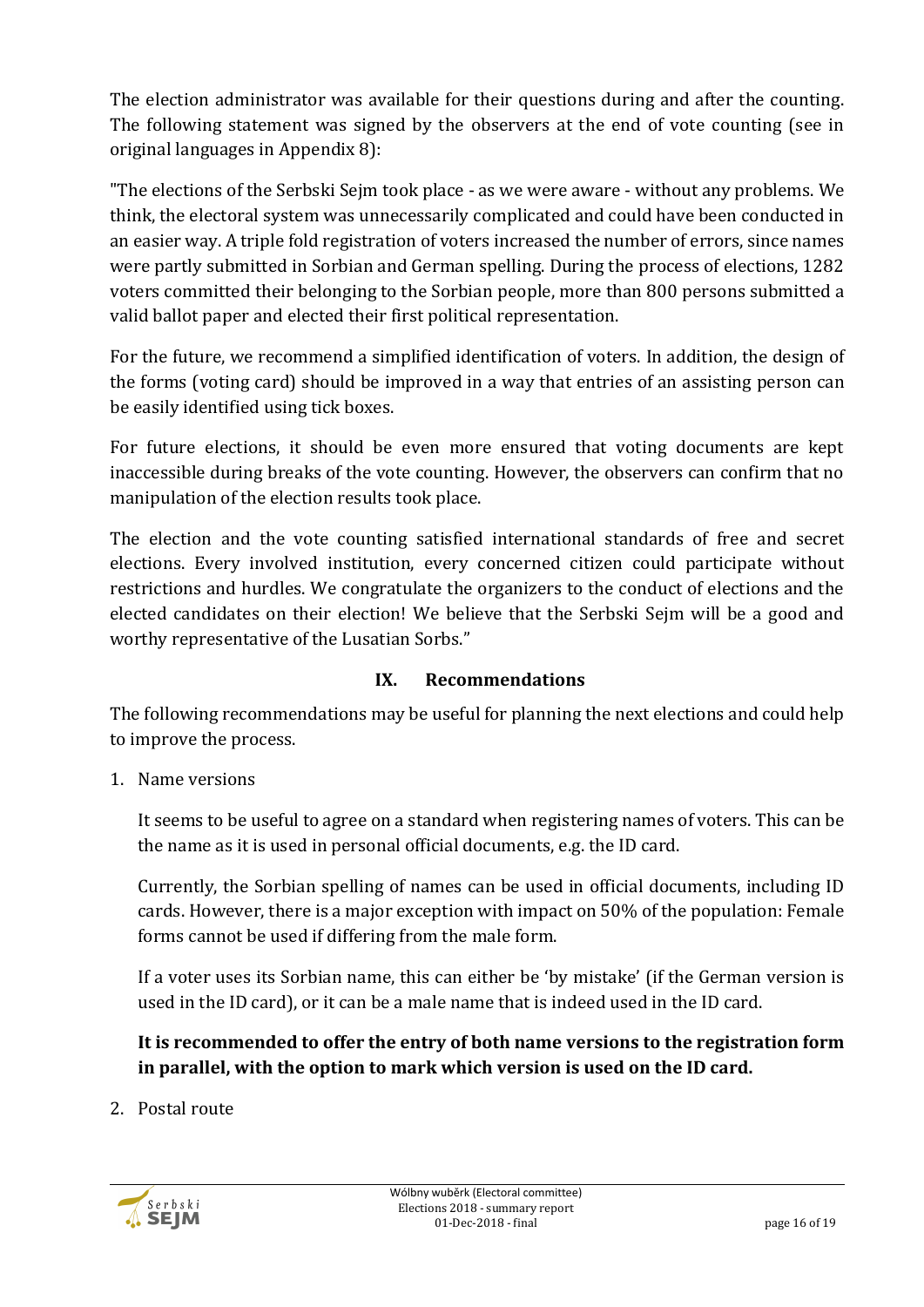Several voters complained about delayed delivery, some even about missing delivery of voting documents. Approx. 1% of deliveries returned as 'undeliverable'. The electoral committee had no possibility to gain any information on the status of deliveries. The use of registered letters would increase postage costs by approx. 90% (from 2,30  $\epsilon$  per letter to  $4.45 \text{ } \in$  per letter, both incl. return).

## **It is recommended to use registered letters instead of standard deliveries.**

3. Distinguishing voter and helping person

According to the electoral observer's recommendation:

## **It is recommended to improve the design of the voting card in a way that entries of an assisting person can be easily identified using tick boxes.**

4. Identification

Although not an obvious problem during this election, it may become necessary to confirm voter's identity. This may be done in conjunction with the process of applying to be registered as a voter. The certified identification service of the Deutsche Post (German postal service) or others may be useful. A respective form could be made available online. However, this could create an unacceptable hurdle for people without access to computers or with limited mobility.

## **Confirmation of identification should be thoroughly discussed prior to next election.**

5. Simplification of the electoral system

68 returned voting letters could not be accepted because they didn't contain a voting card or the voting card was not completed properly. Obviously, it is quite complicated for many people to follow the instructions properly: 'Sign the voting card, separate the ballot paper in the separate ballot envelope and put both into the voting letter envelope'. A solution would be a connected paper where the voting card is attached to the ballot envelope and cannot be removed. During vote counting, the voting card could then be cut off from the ballot envelope by the electoral committee, for instance with scissors.

## **Attachment of voting cards to ballot envelopes should be thoroughly discussed prior to next election.**

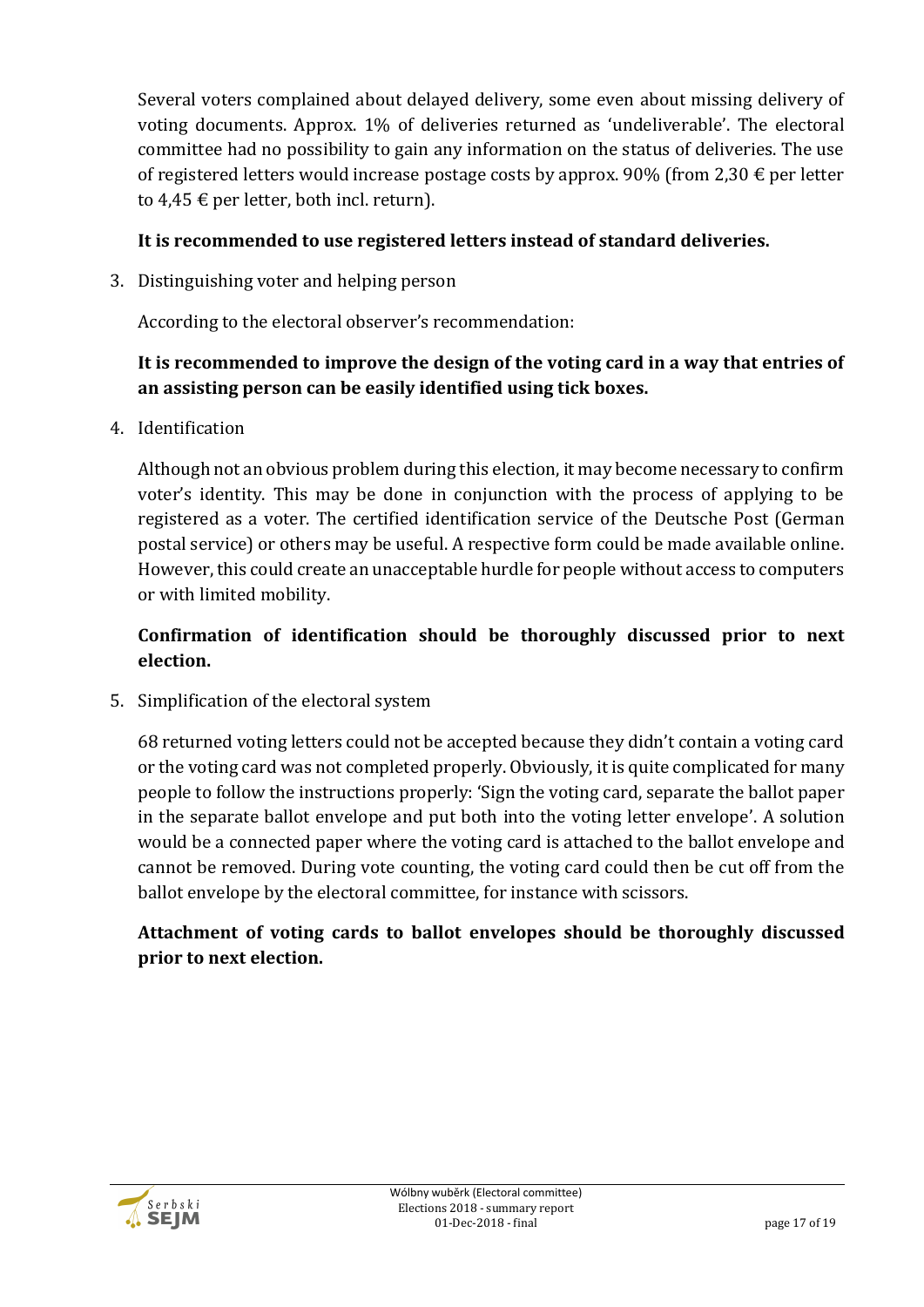### **Appendices**

## <span id="page-17-2"></span><span id="page-17-0"></span>*Appendix 1*

Full version of the electoral rules for the Serbski Sejm 2018 (German language, 'wólbny pórěd | wólbny porjad | Wahlordnung; Version in deutscher Sprache; Anhang'), including a comparison with the electoral rules for the Serbska Rada of Brandenburg (German language, 'Gesetz- und Verordnungsblatt für das Land Brandenburg, Teil II – Verordnungen, 25. Jahrgang, Potsdam, den 22. September 2014; Nummer 69; Wahlordnung zum Sorben/Wenden-Gesetz')

#### <span id="page-17-3"></span>*Appendix 2*

Full version of the electoral rules for the Serbski Sejm 2018 (Lower Sorbian language, 'wólbny pórěd | wólbny porjad | Wahlordnung; dolnoserbska wersija')

#### <span id="page-17-4"></span>*Appendix 3*

A copy of the voting documents:

- Polling notification (wólbne wozjewjenje)
- Voting card (wólbne wopismo)
- Ballot paper (hłosowanski lisćik)
- Ballot envelope
- Voting letter envelope
- Information sheet

#### <span id="page-17-6"></span>*Appendix 4*

Intermediate report to the Rada Starostow from 03-Oct-2018 (German language, 'Wahlen zum Serbski Sejm 2018: Zwischenbericht des Wahlleiters an die Rada Starostow vom 03.10.2018')

#### <span id="page-17-1"></span>*Appendix 5*

Example letters as they were sent to

- Sorbian associations and clubs ('Verbände'),
- Sorbian institutions ('Institutionen'),
- Lusatian and Sorbian church congregations ('Kirchgemeinden') and
- Lusatian municipalities ('Gemeinden')

to inform about the elections and to invite them for candidate nominations. The lists include dates of shipment ('Verschickt am') and dates of receipt ('Zugestellt am').

#### <span id="page-17-7"></span>*Appendix 6*

Copy of the appointment certificate

<span id="page-17-5"></span>*Appendix 7*